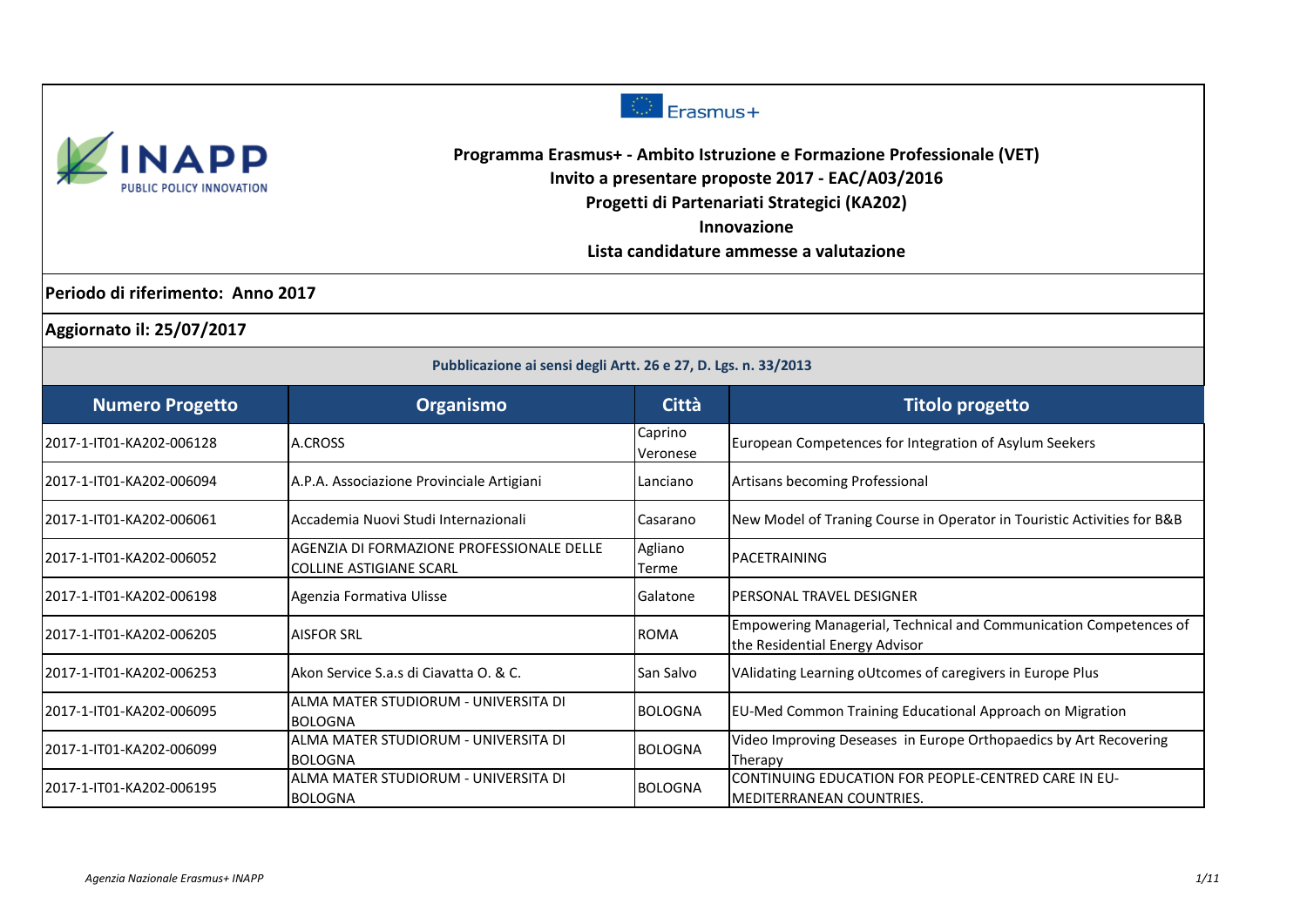| <b>Numero Progetto</b>   | Organismo                                                                                 | Città                          | <b>Titolo progetto</b>                                                                                                                     |
|--------------------------|-------------------------------------------------------------------------------------------|--------------------------------|--------------------------------------------------------------------------------------------------------------------------------------------|
| 2017-1-IT01-KA202-006201 | <b>AMBROSIA FORMAZIONE</b>                                                                | <b>CAGLIARI</b>                | <b>VET for NEET</b>                                                                                                                        |
| 2017-1-IT01-KA202-006066 | <b>ANTARES CORPORATION S.R.L.</b>                                                         | Roma                           | e-Green Automotive Evolution                                                                                                               |
| 2017-1-IT01-KA202-006154 | ANVU - Associazione Professionale Polizia Locale<br>d'Italia                              | Orbetello                      | Training for Detection of Fake Documents with Visive Identification                                                                        |
| 2017-1-IT01-KA202-006064 | Arnera società cooperativa sociale ONLUS                                                  | Pontedera                      | ProMigra Technician. Professional Migration Technician, a new profile in<br>Europe                                                         |
| 2017-1-IT01-KA202-006248 | Associazione Artistica Culturale "A Rocca"                                                | Barcellona<br>Pozzo di         | Raising Entrepreneurial Skills with Crowdfunding Understanding and<br>Education                                                            |
| 2017-1-IT01-KA202-006184 | Associazione Cnos-Fap Regione Emilia Romagna                                              | Bologna                        | Let's play VET!                                                                                                                            |
| 2017-1-IT01-KA202-006070 | Associazione di Promozione Sociale Warrols                                                | Putignano                      | Serious Game - non-formal education for Eco Innovation and Social<br>Innovation                                                            |
| 2017-1-IT01-KA202-006193 | Associazione Emiliano-Romagnola Centri Autonomi di<br>Formazione Professionale - A.E.C.A. | Bologna                        | Virtual and Augmented Reality Interface for Education                                                                                      |
| 2017-1-IT01-KA202-006227 | Associazione Euphoria                                                                     | Roma                           | From school to work: mind the gap!                                                                                                         |
| 2017-1-IT01-KA202-006073 | Associazione Spazio Donna                                                                 | Caserta                        | Femicide Emergency on European Level                                                                                                       |
| 2017-1-IT01-KA202-006231 | ASSOMUSICA ASSOCIAZIONE                                                                   | <b>ROMA</b>                    | cCLEP! - Certified Competences for Live Events Professionals                                                                               |
| 2017-1-IT01-KA202-006129 | AZIENDA UNITA SANITARIA LOCALE DI REGGIO EMILIA                                           | <b>REGGIO</b><br><b>EMILIA</b> | Messa a punto di pacchetti di formazione per implementare l'equità nei<br>servizi di assistenza sanitaria                                  |
| 2017-1-IT01-KA202-006144 | AZIENDA UNITA' SANITARIA LOCALE TOSCANA<br><b>CENTRO</b>                                  | <b>FIRENZE</b>                 | Autonomia e Formazione in una organizzazione per la prevenzione della<br>salute men tale nell'infanzia ottimizzando l'innovazione sociale, |
| 2017-1-IT01-KA202-006228 | C.D.S CENTRO RICERCHE DOCUMENTAZIONE E STUDI<br>ECONOMICO SOCIALI SOCIETA COOPERATIVA A   | <b>FERRARA FE</b>              | THE WORK-Transition of young from Higher Education to Work                                                                                 |
| 2017-1-IT01-KA202-006238 | C.D.S CENTRO RICERCHE DOCUMENTAZIONE E STUDI<br>ECONOMICO SOCIALI SOCIETA COOPERATIVA A   | <b>FERRARA FE</b>              | THE TRAINing enterprise for yuoth transition to work                                                                                       |
| 2017-1-IT01-KA202-006222 | Camera di Commercio di Macerata                                                           | Macerata                       | Dual Education System and TrainINg for Entrepreneurship                                                                                    |
| 2017-1-IT01-KA202-006145 | CAT ASCOM MAREMMA SRL                                                                     | Grosseto                       | DIVERSITY CHALLENGE. Information and training tools promoting diversity<br>valorization and inclusion within VET systems and at work       |
| 2017-1-IT01-KA202-006159 | CE.S.CO.T. VENETO - Centro Sviluppo Commercio<br>Turismo e Terziario                      | Padova                         | EASY EXCELLENCE: a triple helix partnership engine for superior work-<br>based learning                                                    |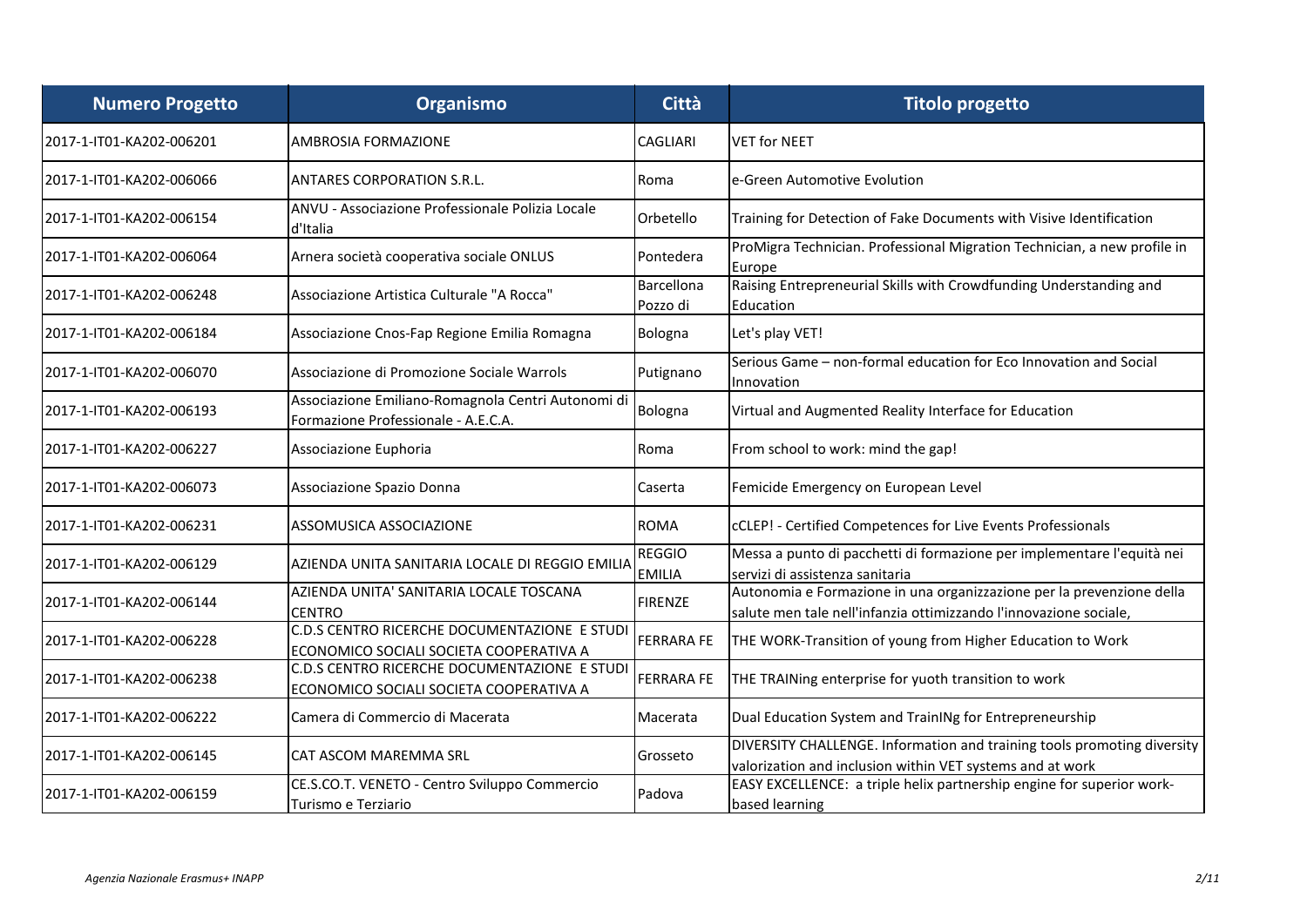| <b>Numero Progetto</b>   | Organismo                                                                                       | Città              | <b>Titolo progetto</b>                                                                                                    |
|--------------------------|-------------------------------------------------------------------------------------------------|--------------------|---------------------------------------------------------------------------------------------------------------------------|
| 2017-1-IT01-KA202-006091 | CEDIT- CENTRO DIFFUSIONE IMPRENDITORIALE DELLA<br><b>TOSCANA SCARL</b>                          | <b>FIRENZE</b>     | <b>Creative to Market</b>                                                                                                 |
| 2017-1-IT01-KA202-006057 | CEIPES - Centro Internazionale per la Promozione dell<br>Educazione e lo Sviluppo               | Palermo            | ComPass4FREEDOM                                                                                                           |
| 2017-1-IT01-KA202-006239 | CEIPES - Centro Internazionale per la Promozione dell<br>Educazione e lo Sviluppo               | Palermo            | Building coherent strategies to support and promote workbased learning<br>in SMEs                                         |
| 2017-1-IT01-KA202-006211 | Centoform srl                                                                                   | Cento<br>(Ferrara) | Professional development of VET-business key actors for qualitative WBL<br>experiences                                    |
| 2017-1-IT01-KA202-006240 | CENTRO DI FORMAZIONE E ORIENTAMENTO<br>PROFESSIONALE DON TONINO BELLO                           | <b>ANDRIA</b>      | Erasmus + e-learning platform for trainers and teachers                                                                   |
| 2017-1-IT01-KA202-006137 | CENTRO DI FORMAZIONE PROFESSIONALE DI SIMONA<br>R. MASTROIANNI SAS                              | <b>SORA</b>        | EUROLAB "SIMULATION LABOR CENTER": SIMULATION AND INNOVATION                                                              |
| 2017-1-IT01-KA202-006090 | Centro di Solidarietà Il Delfino Società Cooperativa<br>Sociale - ONLUS                         | <b>COSENZA</b>     | Integrating Migrants through Paths of Recognition Of Vocational<br>Education                                              |
| 2017-1-IT01-KA202-006214 | CENTRO EDILE A. PALLADIO                                                                        | VICENZA            | Key2CSR: easy access CSR toolkit for Micro&Small construction companies                                                   |
| 2017-1-IT01-KA202-006206 | Centro Formativo Provinciale G. Zanardelli                                                      | <b>Brescia</b>     | Ospitalità, Ristorazione, Wellness 2017: Work Based Learning di qualità<br>per vivere da protagonisti il mondo del lavoro |
| 2017-1-IT01-KA202-006125 | Centro Informazione e Educazione allo Sviluppo -CIES<br>lonlus                                  | Roma               | Strategies for Empower the Employability of Young iMmigrants and<br>unaccompanied minOr foREigners.                       |
| 2017-1-IT01-KA202-006126 | Centro paritetico per la formazione, la sicurezza e i<br>servizi al lavoro di Verona "ESEV-CPT" | VERONA             | New labour market Operators with specific competencies in<br>accompanying, support and re-training LOw-Skilled long Term  |
| 2017-1-IT01-KA202-006167 | Centro Servizi Formazione                                                                       | Pavia              | Mobile APPs for in-company VET trainers to facilitate the participation of<br>SMEs in apprenticeship programs             |
| 2017-1-IT01-KA202-006062 | CENTRO STUDI CITTA DI FOLIGNO ASSOCIAZIONE                                                      | <b>FOLIGNO</b>     | PASSET - Promoting Accessibility StandardS in European Tourism                                                            |
| 2017-1-IT01-KA202-006190 | Centro Studio e Lavoro "La Cremeria" srl                                                        | Cavriago           | REsilience Management to support post-EmergencY                                                                           |
| 2017-1-IT01-KA202-006236 | CeSAR, Centro per lo Sviluppo Agricolo e Rurale                                                 | Perugia            | Entrepreneurship in Agricultural education SYstems                                                                        |
| 2017-1-IT01-KA202-006250 | <b>CESIE</b>                                                                                    | <b>TRAPPETO</b>    | NE(W)AVE - reNEWAble e-VEt learning                                                                                       |
| 2017-1-IT01-KA202-006104 | Cisita Parma srl                                                                                | Parma              | AGRI-TE(A)CH - Teaching for the agrifood sector in the 4.0 era                                                            |
| 2017-1-IT01-KA202-006105 | CNA Associazione Provinciale di Pesaro e Urbino                                                 | Pesaro             | Eco-preneurs! Build to sustain                                                                                            |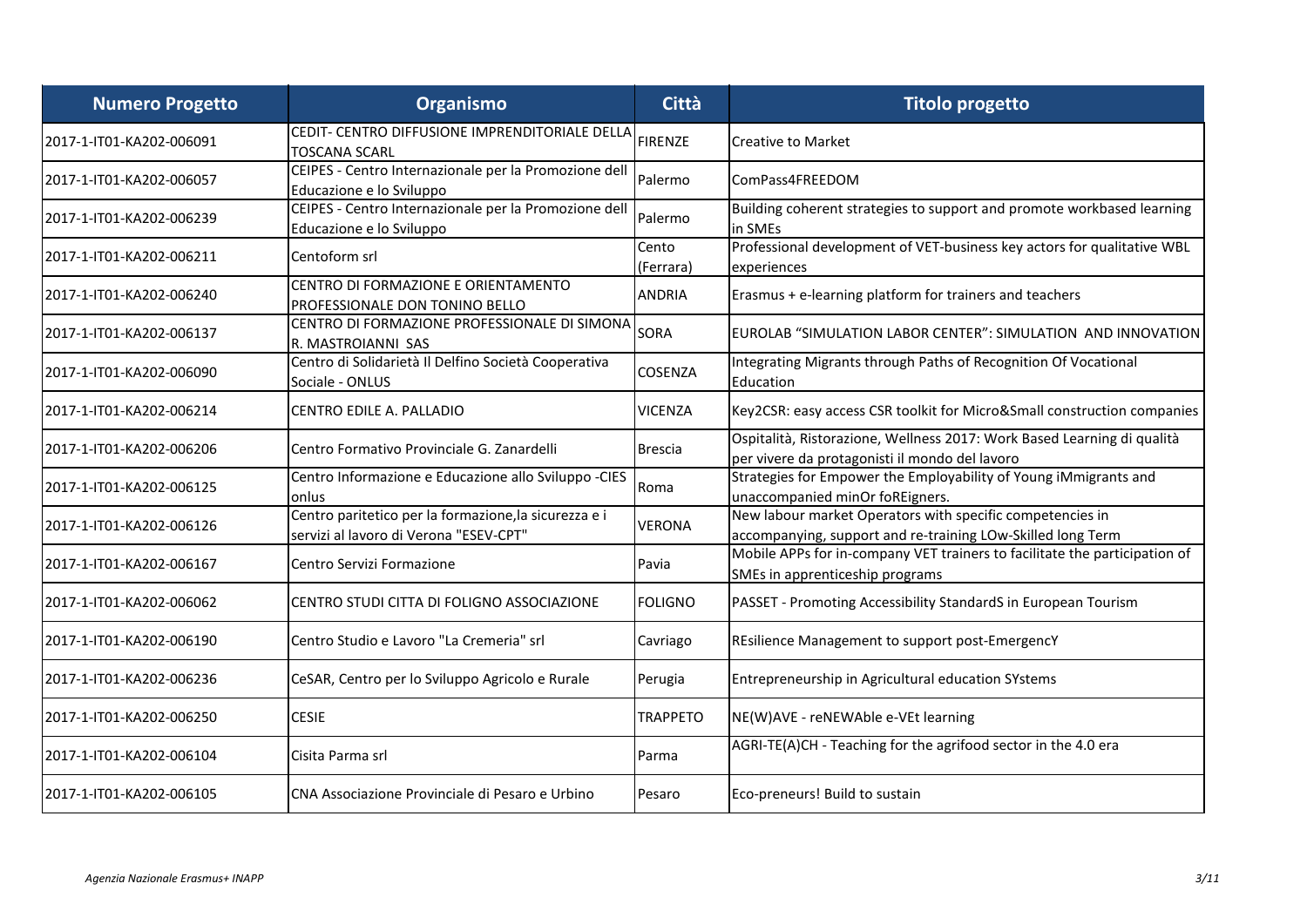| <b>Numero Progetto</b>   | Organismo                                                                                        | Città                   | <b>Titolo progetto</b>                                                                                                                   |
|--------------------------|--------------------------------------------------------------------------------------------------|-------------------------|------------------------------------------------------------------------------------------------------------------------------------------|
| 2017-1-IT01-KA202-006143 | COMETA FORMAZIONE SOCIETA COOPERATIVA<br><b>SOCIALE</b>                                          | COMO                    | U-VET. Upskilling vocational educators and trainers. A dual system of<br>practice and research.                                          |
| 2017-1-IT01-KA202-006188 | Comune di Olbia                                                                                  | Olbia                   | <b>Blue Social Growth Entrepreneurship</b>                                                                                               |
| 2017-1-IT01-KA202-006215 | Comune di Riccione                                                                               | Riccione                | Top SPIN (Social Police Inside Networks)                                                                                                 |
| 2017-1-IT01-KA202-006076 | Comunità Capodarco di Roma                                                                       | Roma                    | FEEL GOOD. STRATEGIC RELATIONSHIP COMPETENCES FOR HEALTHCARE<br>PROFESSIONALS                                                            |
| 2017-1-IT01-KA202-006182 | CONFEDERAZIONE ITALIANA AGRICOLTORI<br><b>REGIONALE UMBRIA</b>                                   | PERUGIA                 | Social Farm Activities for Rural Management Services                                                                                     |
| 2017-1-IT01-KA202-006103 | CONFORM-CONSULENZA FORMAZIONE E<br>MANAGEMENT SOCIETA CONSORTILE A                               | <b>AVELLINO AV</b>      | D.E.SK. - Develop Entrepreneurial Skills                                                                                                 |
| 2017-1-IT01-KA202-006249 | CONSIGLIO NAZIONALE DELLE RICERCHE                                                               | <b>ROMA</b>             | en-TEACH-Enabling teachers to create effective paths on Entrepreneurship<br>Education                                                    |
| 2017-1-IT01-KA202-006251 | <b>CONSIGLIO NAZIONALE DELLE RICERCHE</b>                                                        | <b>ROMA</b>             | Internet of Energy - Education and Qualification                                                                                         |
| 2017-1-IT01-KA202-006153 | Consorzio Arezzo Formazione ABACO                                                                | Arezzo                  | SOFT 4 LAB - Soft Skills assessment, validation and certification in<br>transition                                                       |
| 2017-1-IT01-KA202-006087 | CONSORZIO FORMEDIL EMILIA ROMAGNA                                                                | Bologna                 | Skills To prEvent Earthquake Risk                                                                                                        |
| 2017-1-IT01-KA202-006191 | CONSORZIO FRIULI FORMAZIONE                                                                      | UDINE                   | <b>COACHING CODING</b>                                                                                                                   |
| 2017-1-IT01-KA202-006054 | CONSORZIO MATERAHUB INDUSTRIE CULTURALI E<br><b>CREATIVE</b>                                     | Matera                  | ProjectTelling - Training EU project manager on building new narratives to<br>disseminate European projects                              |
| 2017-1-IT01-KA202-006084 | CONSORZIO MATERAHUB INDUSTRIE CULTURALI E<br><b>CREATIVE</b>                                     | Matera                  | Training Opera Educational Area to foster Migrants Cultural Integration in<br>Europe                                                     |
| 2017-1-IT01-KA202-006115 | CONSORZIO PER LA FORMAZIONE, L'INNOVAZIONE E<br>LA QUALITA                                       | <b>PINEROLO</b><br>(TO) | SKILLs for sustainable Local Development                                                                                                 |
| 2017-1-IT01-KA202-006113 | CONSORZIO PER LA RICERCA E L EDUCAZIONE<br>PERMANENTE TORINO                                     | <b>TORINO</b>           | Pathology e-Training at European Standards                                                                                               |
| 2017-1-IT01-KA202-006241 | Consorzio Pubblico Società della Salute Zona Pisana                                              | Pisa                    | יוויוק טאָסטרנטווונוכט, וווטנו טוווכוונט טווט ווועכטנוקטנוטוו דכרווווקטכט<br>to fight the growing phenomenon of missing people in Europe |
| 2017-1-IT01-KA202-006117 | Consorziosir-Solidarietà in Rete-Consorzio di<br>Cooperative Sociali-Società Cooperativa Sociale | Milano                  | Enhancing Disabled-people Greatness and their Employability                                                                              |
| 2017-1-IT01-KA202-006082 | Cooperativa Sociale Artemide                                                                     | Latiano                 | Social inclusion: training for start-up European Social Store                                                                            |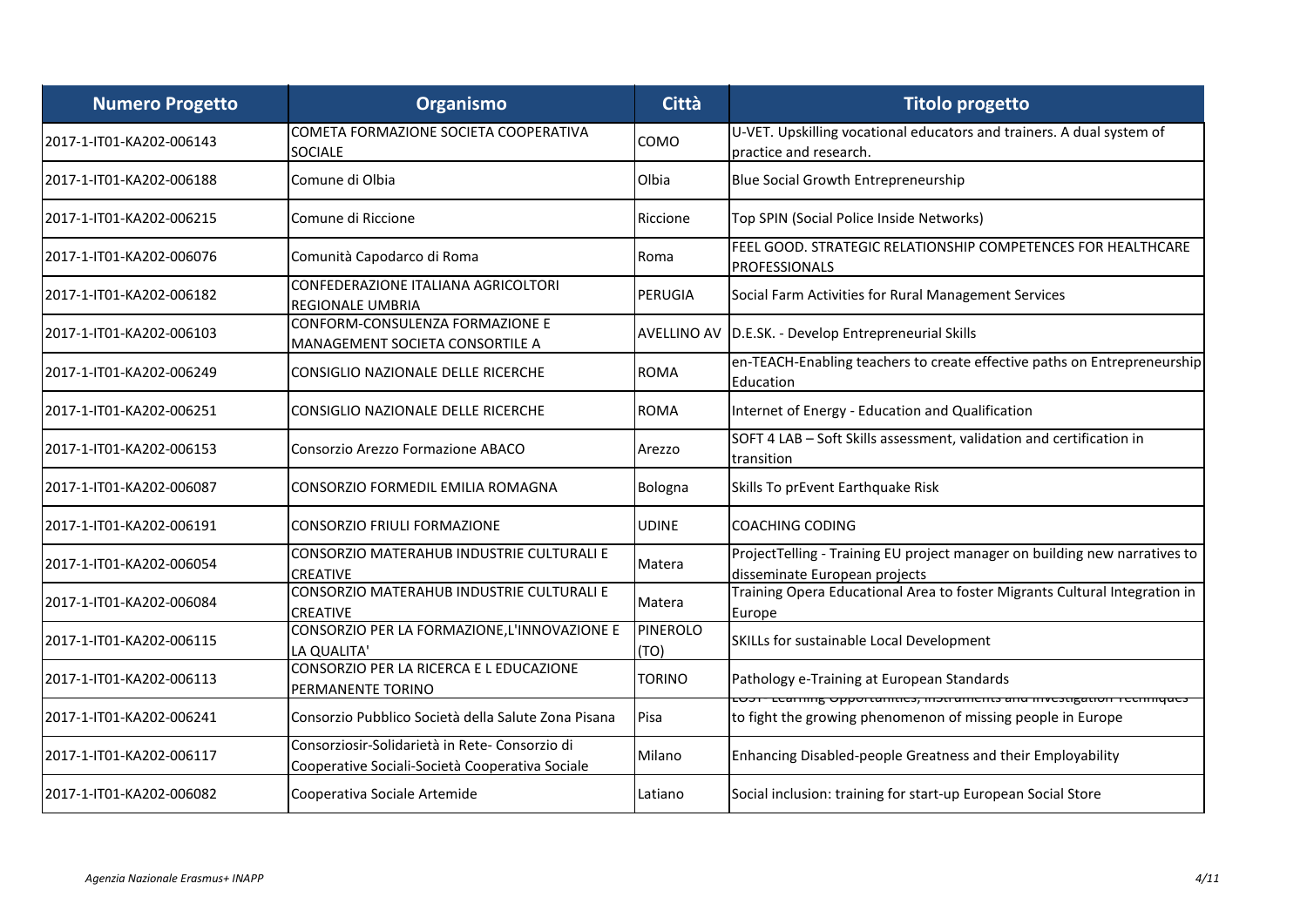| <b>Numero Progetto</b>   | Organismo                                                                           | Città                   | <b>Titolo progetto</b>                                                                                                                |
|--------------------------|-------------------------------------------------------------------------------------|-------------------------|---------------------------------------------------------------------------------------------------------------------------------------|
| 2017-1-IT01-KA202-006121 | Delegazione Europea per l'Agricoltura Familiare in<br>Asia, Africa e America Latina | Milano                  | Green Organic Work for Sustainable Food Chains in Southern Europe                                                                     |
| 2017-1-IT01-KA202-006151 | Diciannove Società Cooperativa                                                      | Genova                  | The Family Guide to the Galaxy: an active learning toolkit for new parents                                                            |
| 2017-1-IT01-KA202-006056 | <b>DIDA SRL</b>                                                                     | <b>MESSINA</b>          | <b>DEEPER PLUS</b>                                                                                                                    |
| 2017-1-IT01-KA202-006219 | E.N.F.A.P. MARCHE                                                                   | Ancona                  | European Roadmap for Apprenticeship Effectiveness and Quality<br>Governance                                                           |
| 2017-1-IT01-KA202-006196 | <b>IECIPA Scarl</b>                                                                 | Venezia                 | Development of EXponential organisations through liquid Training in<br><b>EnteRprises</b>                                             |
| 2017-1-IT01-KA202-006133 | ENAIP NET IMPRESA SOCIALE SOCIETA' CONSORTILE<br>ISRL                               | <b>MILANO</b>           | NEET-OUT- New Engaging Experiences To step OUTside and take a chance!                                                                 |
| 2017-1-IT01-KA202-006230 | <b>IENGIM Piemonte</b>                                                              | Torino                  | Creativity at Work                                                                                                                    |
| 2017-1-IT01-KA202-006149 | ENJOY ITALY DI ALESSANDRO GARIANO                                                   | MARCELLINA<br>RA.       | New VET tools to foster Sharing Economy in Tourism and its labour market                                                              |
| 2017-1-IT01-KA202-006234 | ENTE DI FORMAZIONE SACRA FAMIGLIA                                                   | Seriate                 | OF COURSE: NEW TRAINING MODELS FOR LEARNING@WORK                                                                                      |
| 2017-1-IT01-KA202-006106 | Ente Scuola Edile/CPT                                                               | Chieti                  | Water and Waste Sustainability in construction                                                                                        |
| 2017-1-IT01-KA202-006116 | Essenia UETP - University and Enterprise Training<br>Partnership s.r.l.             | Salerno                 | Boosting Productivity and Innovation in the design, communication and<br>multimedia industry                                          |
| 2017-1-IT01-KA202-006247 | Essenia UETP - University and Enterprise Training<br>Partnership s.r.l.             | Salerno                 | "Training In entrePreneurial Skills for Vocational Education Teachers in<br>Tourism"                                                  |
| 2017-1-IT01-KA202-006244 | Estra S.p.A. Energia Servizi Territorio e Ambiente                                  | Prato                   | Project Manager of Sustainability Report/Integrated Report                                                                            |
| 2017-1-IT01-KA202-006254 | ExFor, Experience&Formation                                                         | <b>CAGLIARI</b>         | TIC 4 TEACH                                                                                                                           |
| 2017-1-IT01-KA202-005973 | FABBRICA CULTURA SOCIETA' COOPERATIVA<br><b>CONSORTILE</b>                          | SAN<br><b>BENEDETTO</b> | Art and Technology                                                                                                                    |
| 2017-1-IT01-KA202-006157 | Federazione Sociale Italiana per le Disabilità                                      | Palermo                 | <b>SIGNS FOR WORK INCLUSION GAIN</b>                                                                                                  |
| 2017-1-IT01-KA202-006257 | FONDAZIONE "FRANCO DEMARCHI"                                                        | TRENTO                  | Strumenti per la formazione in servizio basata su un unico profilo per lo<br>staff educativo nei servizi all'infanzia e prescolastici |
| 2017-1-IT01-KA202-006141 | <b>FONDAZIONE ANT ITALIA ONLUS</b>                                                  | <b>BOLOGNA</b>          | Giving training support to professionals who daily Assist cancer Patients                                                             |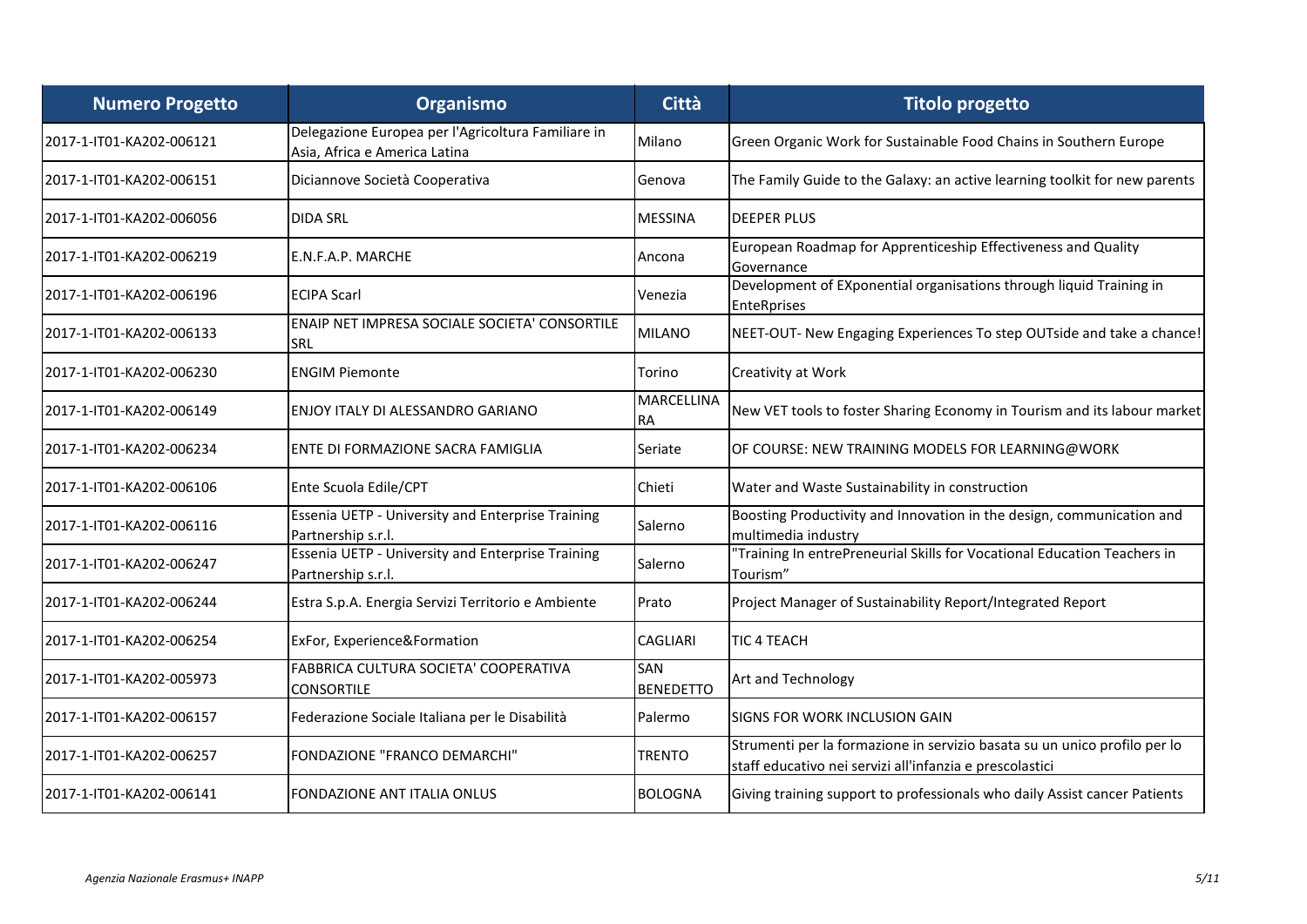| <b>Numero Progetto</b>   | Organismo                                                                                  | <b>Città</b>                         | <b>Titolo progetto</b>                                                                                                                             |
|--------------------------|--------------------------------------------------------------------------------------------|--------------------------------------|----------------------------------------------------------------------------------------------------------------------------------------------------|
| 2017-1-IT01-KA202-006089 | <b>FONDAZIONE BRUNO KESSLER</b>                                                            | <b>TRENTO</b>                        | Training Blueprint for the Digital Transformation of Health and Care                                                                               |
| 2017-1-IT01-KA202-006183 | Fondazione Centro Produttività Veneto                                                      | Vicenza                              | Impact in Agriculture                                                                                                                              |
| 2017-1-IT01-KA202-006181 | Fondazione Centro Professionale Europeo Leonardo                                           | Cagliari                             | <b>ASAF Assessment Support And Feedbck</b>                                                                                                         |
| 2017-1-IT01-KA202-006138 | <b>FONDAZIONE GIACOMO BRODOLINI</b>                                                        | <b>ROMA</b>                          | <b>CIRCULAR SKILLS</b>                                                                                                                             |
| 2017-1-IT01-KA202-006077 | FONDAZIONE HALLGARTEN-FRANCHETTI CENTRO<br>STUDI VILLA MONTESCA                            | <b>CITTA DI</b><br><b>CASTELLO</b>   | COaching for MEntor's and Teacher's Assistance                                                                                                     |
| 2017-1-IT01-KA202-006140 | FONDAZIONE ISTITUTO SUI TRASPORTI E LA<br><b>LOGISTICA</b>                                 | <b>BOLOGNA</b>                       | Simulation of Logistics and Transport processes                                                                                                    |
| 2017-1-IT01-KA202-006243 | FONDAZIONE POLITECNICO DI MILANO                                                           | <b>MILANO</b>                        | Valuing informal learning and transversal competences experienced in the<br>voluntary service to increase employability, social responsibility and |
| 2017-1-IT01-KA202-006229 | <b>FONDAZIONE S.I.P.L.</b>                                                                 | <b>MODENA</b>                        | REti Attive per la Città e il Territorio                                                                                                           |
| 2017-1-IT01-KA202-006072 | FONDAZIONE SPAZIO REALE IMPRESA SOCIALE                                                    | <b>CAMPI</b><br>BISENZIO,            | SuiteArt - join handmade creativity                                                                                                                |
| 2017-1-IT01-KA202-006162 | Formazione Co&So Network                                                                   | Firenze                              | PROMOTING INCLUSION IN WORK-BASED LEARNING BY EQUIPPING VET<br>TUTORS AND COMPANY MENTORS WITH INNOVATIVE APPROACHES AND                           |
| 2017-1-IT01-KA202-006132 | FORMEDIL ENTE NAZIONALE PER LA FORMAZIONE E<br>L'ADDESTRAMENTO PROFESSIONALE NELL EDILIZIA | <b>ROMA</b>                          | NINFA NoTE - Nature, Training and Entrepreneurship                                                                                                 |
| 2017-1-IT01-KA202-006175 | Frontiera Lavoro                                                                           | Perugia                              | Free for Cooking: to increase prisoners employability in COOKING sector                                                                            |
| 2017-1-IT01-KA202-006172 | IFUTURA SOC CONS RL                                                                        | SAN<br><b>GIOVANNI IN</b>            | Strategic skills innovation for VET professionals and social workers dealing<br>with migrants                                                      |
| 2017-1-IT01-KA202-006083 | <b>FUTURO DIGITALE</b>                                                                     | <b>TERRANOVA</b><br><b>DA SIBARI</b> | Alternanza Scuola Lavoro- un'App per i giovani                                                                                                     |
| 2017-1-IT01-KA202-006185 | G.R.A.I.A. Srl - Gestione e Ricerca Ambientale Ittica<br>Acque                             | Varano<br>Borghi                     | Written On Water: new models of work-based learning for promoting<br>European scientific careers                                                   |
| 2017-1-IT01-KA202-006069 | Gesfor S.r.I.                                                                              | Pozzuoli                             | Enable the potential of Handicraft through 3D printing - CRAFT 4.0                                                                                 |
| 2017-1-IT01-KA202-006246 | GISIG GEOGRAPHICAL INFORMATION SYSTEMS<br>INTERNATIONAL GROUP ASSOCIAZIONE                 | <b>GENOVA</b>                        | INSPIRE COmpetences from formal and Non-formal learning CERTification                                                                              |
| 2017-1-IT01-KA202-006168 | <b>GLOCAL SRL</b>                                                                          | Battipaglia<br>(Salerno)             | MobHUB 3.0                                                                                                                                         |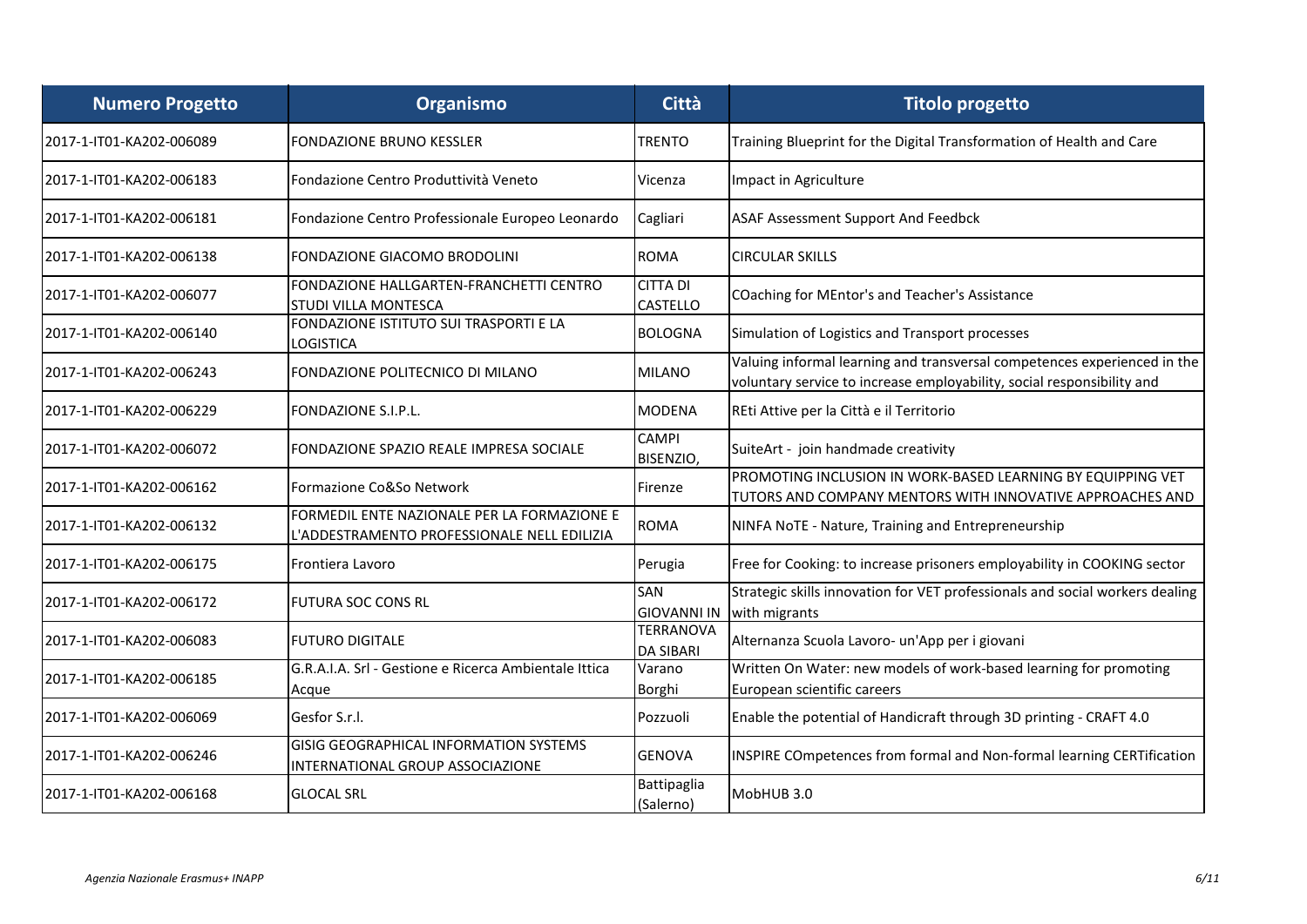| <b>Numero Progetto</b>   | Organismo                                                                         | <b>Città</b>                   | <b>Titolo progetto</b>                                                                                            |
|--------------------------|-----------------------------------------------------------------------------------|--------------------------------|-------------------------------------------------------------------------------------------------------------------|
| 2017-1-IT01-KA202-006136 | Goodwill                                                                          | Rende                          | Entrepreneurship Education through urban regeneration and commons<br>valorisation                                 |
| 2017-1-IT01-KA202-006225 | I. I.S.S. Guglielmo Marconi                                                       | Bari                           | Training for Entrepreneurial DEvelopment in the School COmpetences                                                |
| 2017-1-IT01-KA202-006223 | II.I.S.-I.T.I.-I.P.S.I.A " E.Aletti"                                              | Trebisacce                     | Local Touristic Ambassador                                                                                        |
| 2017-1-IT01-KA202-006058 | I.Ri.Fo.R. Regionale Toscano ONLUS                                                | Firenze                        | Vocational Guidance and Employability for Blind and Partially Sighted<br>People                                   |
| 2017-1-IT01-KA202-006107 | IAL Innovazione Apprendimento Lavoro Friuli Venezia<br>Giulia srl Impresa Sociale | Pordenone                      | <b>WBLSorT-WORK BASED LEARNING SUPPORT TOOL</b>                                                                   |
| 2017-1-IT01-KA202-006166 | IIS "M. RICCI" MACERATA                                                           | Macerata                       | Tasty Learning on the Move                                                                                        |
| 2017-1-IT01-KA202-006119 | IIS E. Majorana ITI ITA IPA Rossano                                               | Rossano CS                     | Young early school leaving: Welcome to creativity for enhancing their<br>knowledge                                |
| 2017-1-IT01-KA202-006122 | IIS EINSTEIN-NEBBIA                                                               | LORETO                         | EVENT@HOME, WHAT ELSE?                                                                                            |
| 2017-1-IT01-KA202-006218 | Il Grande Carro Cooperativa Sociale                                               | Roma                           | Trasferimento Impresa Sociale nella Scuola                                                                        |
| 2017-1-IT01-KA202-006180 | IL MOSAICO CONSORZIO DI COOPERATIVE SOCIALI-<br>SOCIETA' COOPERATIVA SOCIALE      | <b>GORIZIA</b>                 | <b>ENhance Your Attention</b>                                                                                     |
| 2017-1-IT01-KA202-006192 | Inarch Servizi srl                                                                | Roma                           | REfugees ArChiTecture to support social inclu-sion of migrants and new<br>communities' development                |
| 2017-1-IT01-KA202-006187 | INNOVAZIONE AUTOMOTIVE E METALMECCANICA<br><b>SCRL</b>                            | <b>SANTA</b><br>MARIA          | Understanding and Achieving Automotive Training Outcomes 4.0                                                      |
| 2017-1-IT01-KA202-006086 | INNOVAZIONE FORMAZIONE ORIENTAMENTO e<br><b>LAVORO</b>                            | <b>ROMA</b>                    | <b>META EUROPA</b>                                                                                                |
| 2017-1-IT01-KA202-006233 | Irecoop Toscana                                                                   | Firenze                        | Social TEchnologies and MAnagement 4.0. Introducing 4.0 Technologies<br>Management and skills in Social Servicies |
| 2017-1-IT01-KA202-006111 | <b>ISCOS TOSCANA Onlus</b>                                                        | Firenze                        | Cooperating for Growing and Working: international cooperation as a<br>valid tool of employment and improvement.  |
| 2017-1-IT01-KA202-006071 | ISTITUTO DI ISTRUZIONE SUPERIORE "GIORDANO<br><b>BRUNO</b> "                      | <b>Budrio</b>                  | Learning Entrepreneurship through Gamification and Octalysis                                                      |
| 2017-1-IT01-KA202-006221 | ISTITUTO D'ISTRUZIONE SECONDARIA SUPERIORE<br>M.PAGANO                            | <b>CAMPOBASS</b><br>0          | MEDIA EDUCATION: I SEE, I DO, I LEARN.                                                                            |
| 2017-1-IT01-KA202-006063 | ISTITUTO FORMAZIONE OPERATORI AZIENDALI                                           | <b>REGGIO</b><br><b>EMILIA</b> | TEachers and TRainers for InduStry 4.0                                                                            |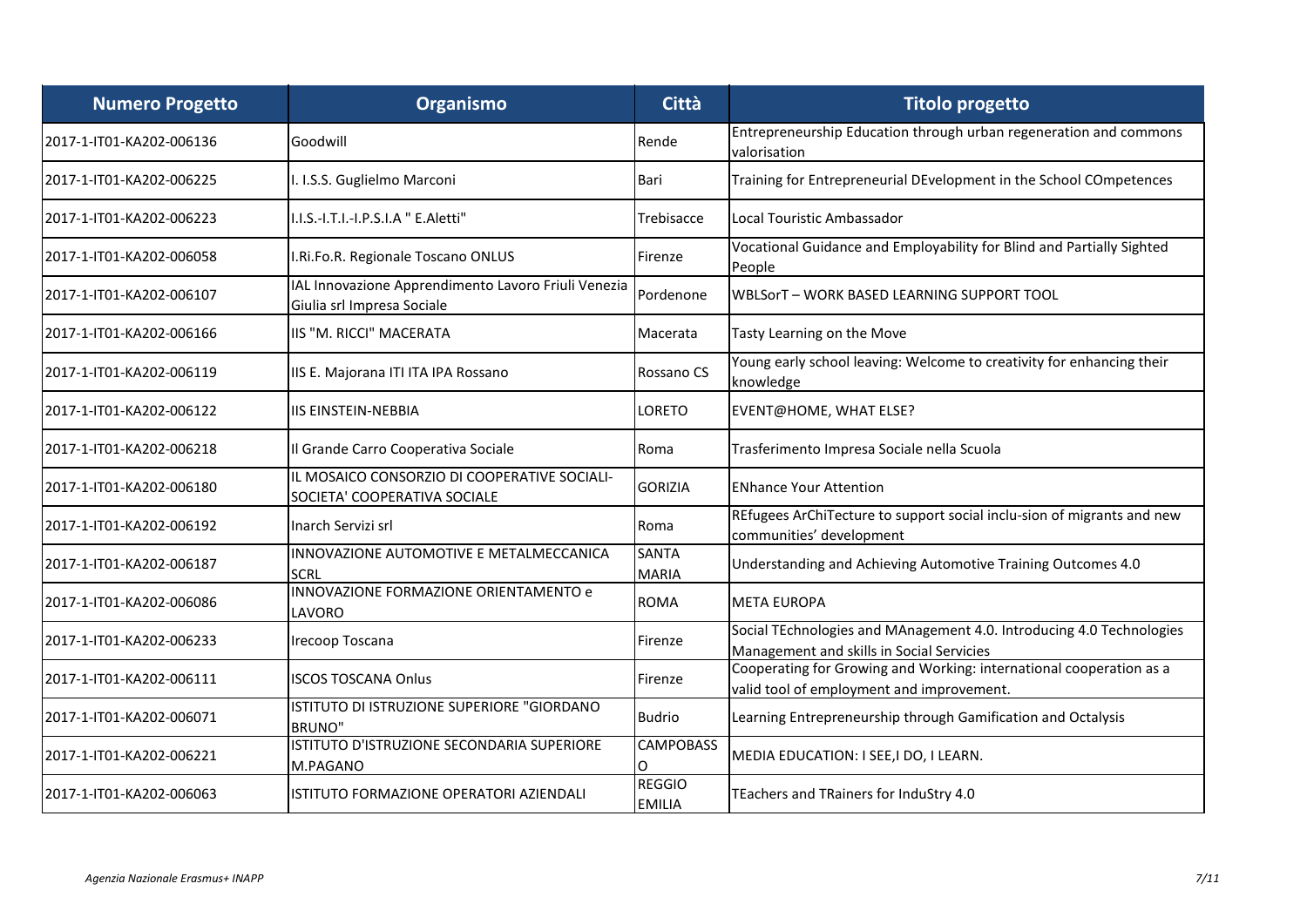| <b>Numero Progetto</b>   | Organismo                                                                                  | <b>Città</b>                       | <b>Titolo progetto</b>                                                                                                                        |
|--------------------------|--------------------------------------------------------------------------------------------|------------------------------------|-----------------------------------------------------------------------------------------------------------------------------------------------|
| 2017-1-IT01-KA202-006102 | ISTITUTO ISTRUZIONE SUPERIORE "ENZO FERRARI"<br>VIA R.IEMMA, 301 - BATTIPAGLIA (SA)        | <b>BATTIPAGLIA</b>                 | Nutrition-Education-Advanced-Researches                                                                                                       |
| 2017-1-IT01-KA202-006096 | Istituto Italiano della Saldatura Ente Morale                                              | Genova                             | Harmonized Resistance Welding Specialist Training along the European<br>countries                                                             |
| 2017-1-IT01-KA202-006152 | Istituto musicale Guido Alberto Fano                                                       | Spilimbergo                        | Forming All-round Musicians in Europe                                                                                                         |
| 2017-1-IT01-KA202-006112 | ISTITUTO PER L'ISTRUZIONE PROFESSIONALE DEI<br>LAVORATORI EDILI DELLA PROVINCIA DI BOLOGNA | <b>BOLOGNA</b>                     | TRANStoWORK - Work based Learning in Architecture, Engineering and<br>Construction (AEC) Industry: the transition of young people to Work     |
| 2017-1-IT01-KA202-006216 | Istituto Tecnico Economico "Tambosi-Battisti"                                              | Trento                             | JFY-JUST FOR YOU - Schools of Tourism meet museums for original city<br>tours tailored for young people                                       |
| 2017-1-IT01-KA202-006067 | ISTITUTO TECNICO STATALE CESARE BATTISTI                                                   | Salò (BS)                          | CVET: Implement an EU-wide Standard for a VET Curriculum and<br>qualification(s) in Accessible Tourism                                        |
| 2017-1-IT01-KA202-006204 | <b>ISTITUTO ZOOPROFILATTICO SPERIMENTALE</b><br>DELL'ABRUZZO E DEL MOLISE G CAPORALE ENTE  | <b>TERAMO</b>                      | Harmonisation & Recognition of LAS education and training in MEmber<br><b>States</b>                                                          |
| 2017-1-IT01-KA202-006224 | Italian Maritime Academy Technologies srl                                                  | Napoli                             | <b>FIT FOR SEA</b>                                                                                                                            |
| 2017-1-IT01-KA202-006245 | ITIS MOROSINI DI FERENTINO                                                                 | Ferentino                          | Training course for the management and use of satellite data                                                                                  |
| 2017-1-IT01-KA202-006212 | JUMP - GIOVENTU' IN RISALTO                                                                | Soverato (CZ)                      | M.O.T.H.E.R. project<br>Mobility - Opportunity - Training for an Higher Employment Rate                                                       |
| 2017-1-IT01-KA202-006134 | LINK CAMPUS UNIVERSITY                                                                     | <b>ROMA</b>                        | Empower VOcational and career guidance Services. The role of guidance<br>practices and tools in the development of high employment and social |
| 2017-1-IT01-KA202-006147 | Med.O.R.O. scarl                                                                           | Catania                            | Do yourself                                                                                                                                   |
| 2017-1-IT01-KA202-006163 | <b>Metiva Consulting</b>                                                                   | Cava de'<br>Tirreni                | Environmental and Waste Management Training with Virtual Reality                                                                              |
| 2017-1-IT01-KA202-006189 | MINE VAGANTI NGO                                                                           | <b>PERFUGAS</b>                    | Social Entrepreneurship Developing European Competences                                                                                       |
| 2017-1-IT01-KA202-006171 | IMV INTERNATIONAL                                                                          | SASSARI                            | Social Media Passport 2020                                                                                                                    |
| 2017-1-IT01-KA202-006085 | Nuovo Comitato il Nobel per i Disabili onlus                                               | Gubbio (Pg)                        | IDEAS - Increasing Disabled Employability in Artistic Sectors                                                                                 |
| 2017-1-IT01-KA202-006055 | P.A.R.S. - PREVENZIONE ASSISTENZA REINSERIMENTO<br>SOCIALE - "PIO CAROSI" ONLUS            | <b>CIVITANOVA</b><br><b>MARCHE</b> | Formazione per Agricoltura Sociale e Sviluppo Territoriale                                                                                    |
| 2017-1-IT01-KA202-006079 | POLITECNICO DI BARI                                                                        | <b>BARI</b>                        | <b>REFITTING</b>                                                                                                                              |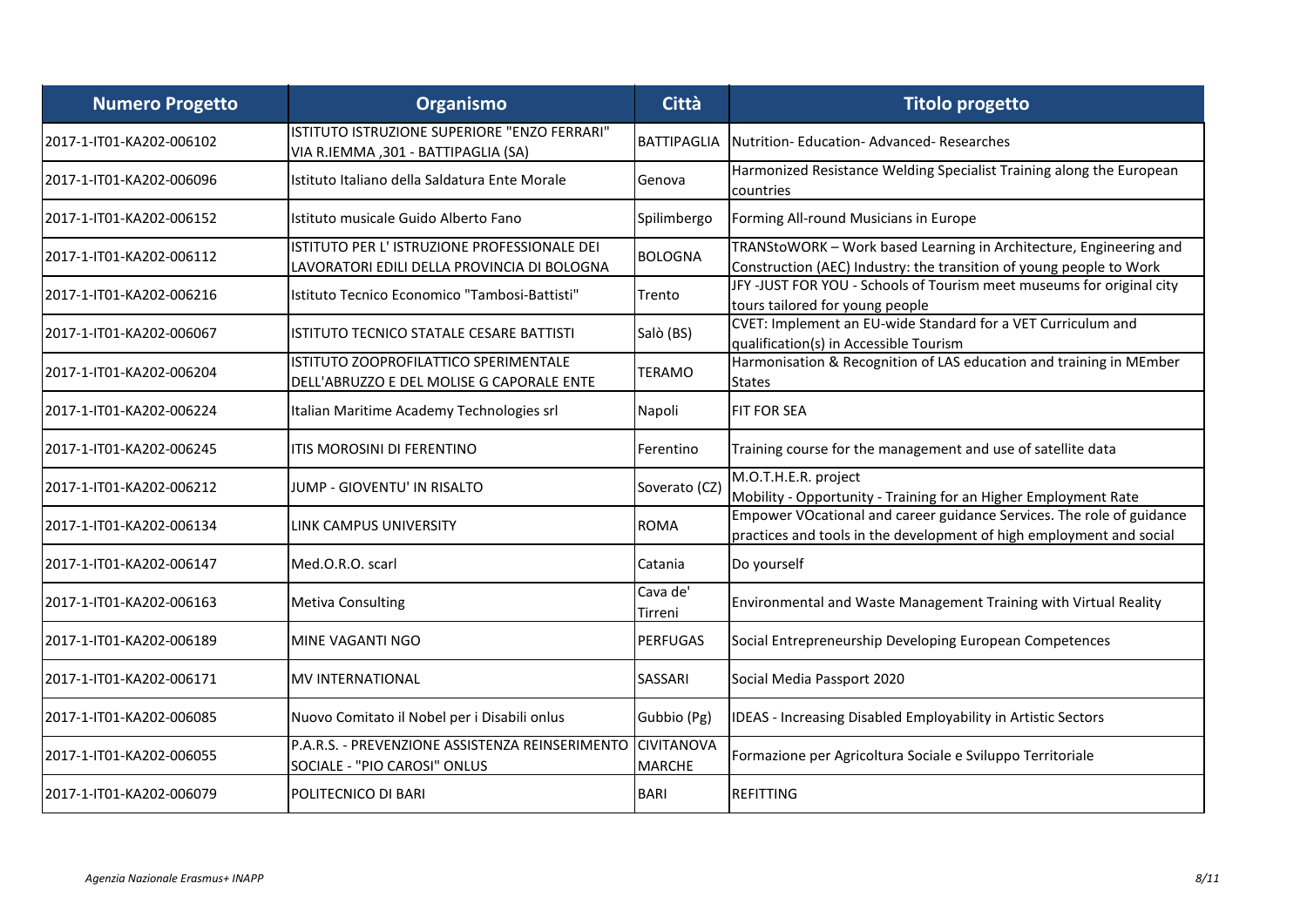| <b>Numero Progetto</b>   | Organismo                                                                | <b>Città</b>        | <b>Titolo progetto</b>                                                                                        |
|--------------------------|--------------------------------------------------------------------------|---------------------|---------------------------------------------------------------------------------------------------------------|
| 2017-1-IT01-KA202-006097 | PRISM - PROMOZIONE INTERNAZIONALE SICILIA -<br><b>MONDO</b>              | <b>ENNA EN</b>      | Boosting skills, competitiveness and sustainability of slow tourism<br>destinations in rural areas            |
| 2017-1-IT01-KA202-006109 | <b>Prism Consulting Srl</b>                                              | Avellino            | S.E.T. - Storytelling European Theatre                                                                        |
| 2017-1-IT01-KA202-006207 | Programma integra scs                                                    | Roma                | TURCIUSCO TITUICSSIUNIAIS TECEPRIUN CUMPERENCES IUI A DETE<br>inclusion of refugees                           |
| 2017-1-IT01-KA202-006118 | <b>PROMIMPRESA SRL</b>                                                   | San Cataldo<br>(CL) | Cultural Linguistic Mediators in the Labour Market                                                            |
| 2017-1-IT01-KA202-006120 | <b>PROMIMPRESA SRL</b>                                                   | San Cataldo<br>(CL) | What Improvement Wants                                                                                        |
| 2017-1-IT01-KA202-006123 | <b>PROMIMPRESA SRL</b>                                                   | San Cataldo<br>(CL) | Towards the digital transformation of crafts and small-scale<br>manufacturing industries                      |
| 2017-1-IT01-KA202-006110 | Provincia di Livorno                                                     | Livorno             | New guidance paths and innovative systems in VET aimed at the over<br>40/50/60                                |
| 2017-1-IT01-KA202-006051 | Quanta Risorse Umane S.p.A.                                              | Milano              | I - VET: Innovation in vocational and educational Training                                                    |
| 2017-1-IT01-KA202-006161 | <b>REGIONE LAZIO</b>                                                     | Roma                | WBL GUARANTEE - Public-Private Alliance to GUARANTEE quality of Work<br><b>Based Learning</b>                 |
| 2017-1-IT01-KA202-006235 | <b>Regione Molise</b>                                                    | Campobasso          | Youth and Citizens for the Safeguard of Hidden Heritage - Saving Pictorial<br>Art through Citizen's Education |
| 2017-1-IT01-KA202-006146 | <b>REPLAY Network</b>                                                    | Roma                | Gardeniser pro                                                                                                |
| 2017-1-IT01-KA202-006150 | RETE AUTOSTRADE MEDITERRANEE SPA                                         | <b>ROMA</b>         | Curricula Overview for a New Transport And Intermodality Education<br>Renewal                                 |
| 2017-1-IT01-KA202-006186 | SCUOLA SUPERIORE DI STUDI UNIVERSITARI E DI<br>PERFEZIONAMENTO SANT'ANNA | <b>PISA</b>         | Simulation In Medicine ETHIcal And Legal Standards                                                            |
| 2017-1-IT01-KA202-006078 | <b>SEND</b>                                                              | <b>PALERMO</b>      | Job Sharing - A Collective Awareness Platforms for Collaborative Economy                                      |
| 2017-1-IT01-KA202-006135 | Serindform Srl                                                           | Massa               | Apuane - The Transition Mountains                                                                             |
| 2017-1-IT01-KA202-006050 | SMARTEAM SOCIETÀ COOPERATIVA                                             | San<br>Benedetto    | Open iNnovation and knowledge for buSinEss GrowTh                                                             |
| 2017-1-IT01-KA202-006208 | SOCIALIA - Società Cooperativa Sociale                                   | Bari                | CARE LAB: training to care for Alzheimer's patients                                                           |
| 2017-1-IT01-KA202-006176 | Società Cooperativa Sociale ONLUS CONSORZIO<br><b>EMMANUEL</b>           | <b>LECCE</b>        | Lost in Transition                                                                                            |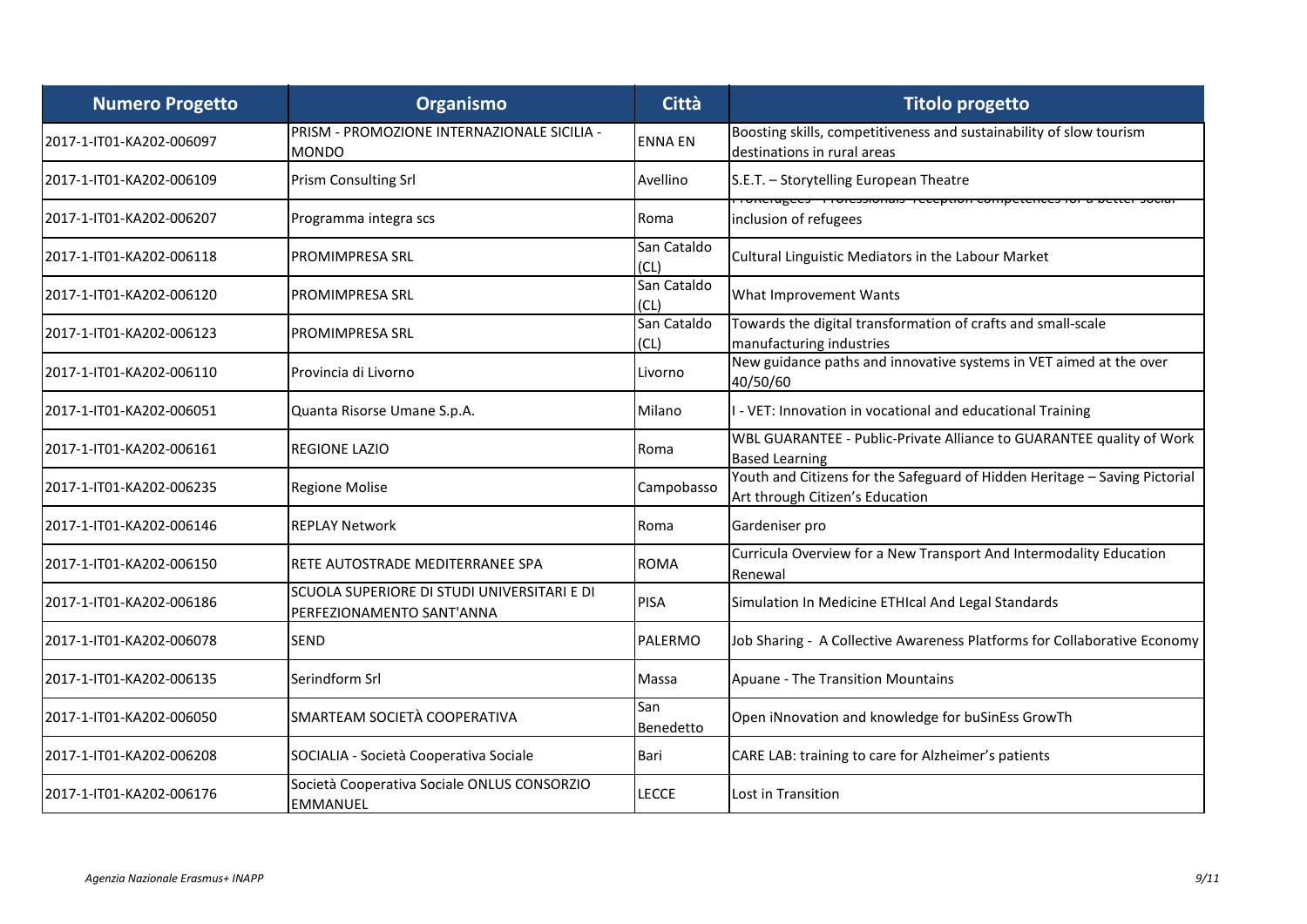| <b>Numero Progetto</b>   | Organismo                                                                              | Città                    | <b>Titolo progetto</b>                                                                                            |
|--------------------------|----------------------------------------------------------------------------------------|--------------------------|-------------------------------------------------------------------------------------------------------------------|
| 2017-1-IT01-KA202-006100 | Società Della Salute Fiorentina Nordovest                                              | Sesto<br>Fiorentino      | Tje Living Body                                                                                                   |
| 2017-1-IT01-KA202-006053 | Società Scientifica di Nutrizione Vegetariana - SSNV                                   | VENEZIA<br><b>MESTRE</b> | Green Chef, Formazione per una cucina vegetale ed eco-sostenibile                                                 |
| 2017-1-IT01-KA202-006074 | Sophia scarl                                                                           | Prato                    | Formatori e tutor, nuove prospettive, metodi e strumenti per la<br>formazione, in un mondo del lavoro che cambia. |
| 2017-1-IT01-KA202-006142 | studio risorse s.r.l.                                                                  | Matera                   | Innovative tools for the validation of non-formal and informal skills                                             |
| 2017-1-IT01-KA202-006213 | <b>SYSTEM DYNAMICS ITALIAN CHAPTER</b>                                                 | <b>ROMA</b>              | RADicalisation understanding and Anti-Radicalisation measures<br>assessment                                       |
| 2017-1-IT01-KA202-006148 | Tabulaex s.r.l.                                                                        | Milano                   | From UnEmployed TO EUropean workers                                                                               |
| 2017-1-IT01-KA202-006237 | Tecnologie per le Osservazioni della Terra ed i Rischi<br>Naturali                     |                          | Tito Scalo (PZ) SMART KET IN VET                                                                                  |
| 2017-1-IT01-KA202-006158 | TIBER UMBRIA COMETT EDUCATION PROGRAMME                                                | PERUGIA                  | CERASMUS+<br>Ceramics E+KA2 project for networking, heritage and innovation                                       |
| 2017-1-IT01-KA202-006092 | Training 2000 psc                                                                      | Mondavio                 | ECVET for Migrants - textile operator and woodworker validation of<br>competences                                 |
| 2017-1-IT01-KA202-006114 | Turismo in Langa                                                                       | Alba                     | Training for WINe specialized european tour GUIDES                                                                |
| 2017-1-IT01-KA202-006258 | Ufficio Scolastico Regionale Abruzzo                                                   | L'Aquila                 | Evaluation of WBL learning outocomes in EQAVET framework                                                          |
| 2017-1-IT01-KA202-006101 | UmbraFlor                                                                              | Spello                   | DEVELOPING SLM - DEfining VEt LO for Precision farmING and Sustainable<br>Land Management                         |
| 2017-1-IT01-KA202-006199 | <b>Umbria Training Center</b>                                                          | Scheggino                | Transnational mobility resource pooling in apprenticeship                                                         |
| 2017-1-IT01-KA202-006178 | UNIONE DEGLI ASSESSORATI COMUNALI E<br>PROVINCIAL ALLE POLITICHE SOCIO SANITARIE E DEL | PALERMO                  | Social Agriculture For Immigrants and Refugees                                                                    |
| 2017-1-IT01-KA202-006169 | UNIVERSITA DEGLI STUDI DI CATANIA                                                      | <b>CATANIA</b>           | VIRTUAL CREATIVITY: Contemporary Visions and Environment for the<br>Digital Creative Experimentation and Training |
| 2017-1-IT01-KA202-006160 | UNIVERSITA DEGLI STUDI DI PAVIA                                                        | <b>PAVIA</b>             | eye tracking teCHnologies for Adaptive and eMotional E-LEarning in<br>surgical educatiON                          |
| 2017-1-IT01-KA202-006202 | UNIVERSITA DEGLI STUDI DI ROMA LA SAPIENZA                                             | <b>ROMA</b>              | Foreign languages for Refugee Employability in Europe                                                             |
| 2017-1-IT01-KA202-006252 | UNIVERSITA DEGLI STUDI DI TORINO                                                       | TORINO                   | Enhancing knowledge on renewable energy sources in agriculture                                                    |